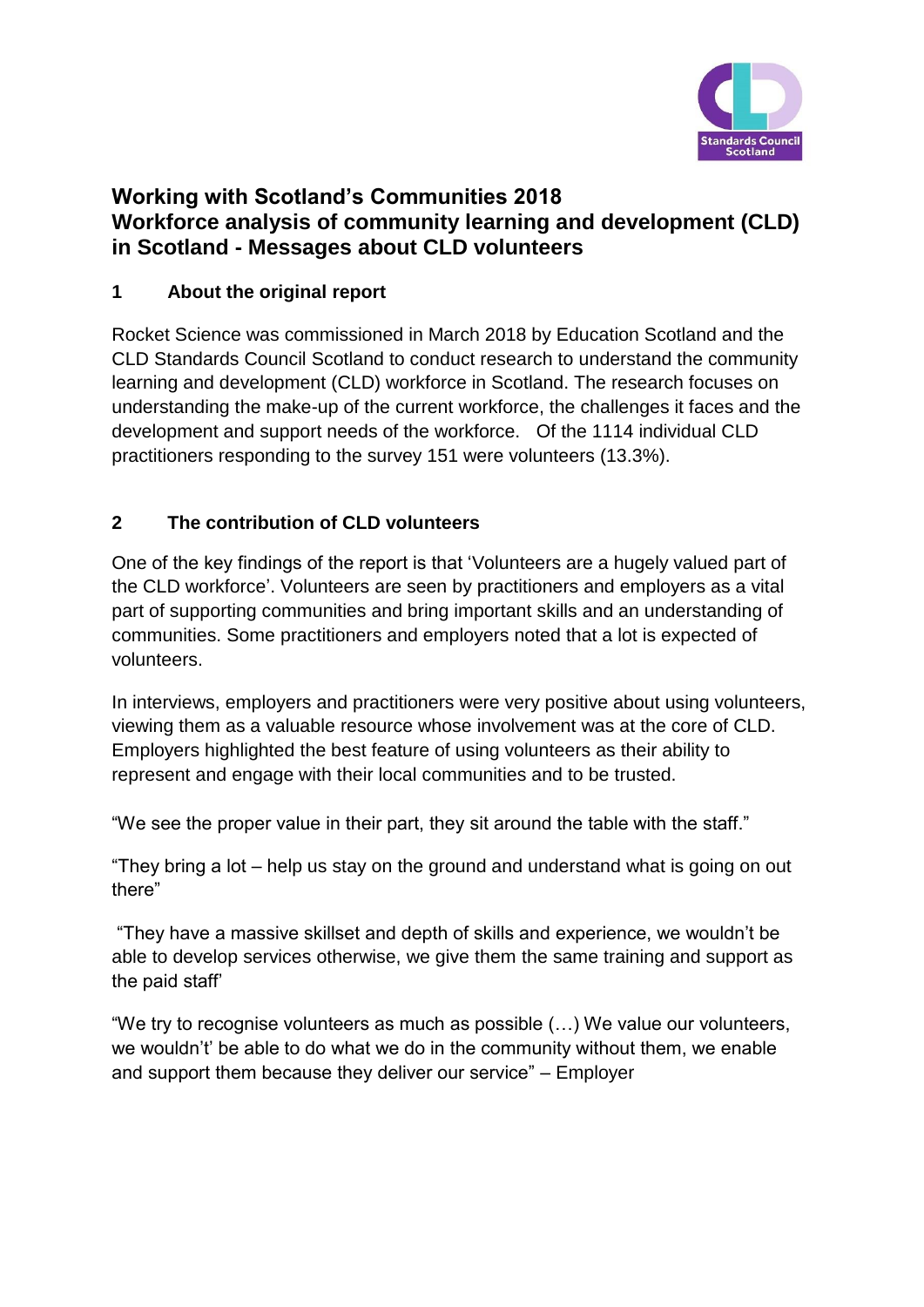### **Working with Scotland's Communities 2018 Messages about CLD Volunteers**



### **3 How many CLD volunteers are there?**

The survey estimated that there is likely to be in the region of 255,000 volunteers working in CLD across the third sector and local authorities in Scotland.

### **4 How much time do CLD volunteers contribute to organisations?**

Employers were asked to provide an estimate of the amount of time, on average, that people volunteered within their organisation each week. Results showed that volunteering was split between those who did fewer than five hours per week, and those who did between five and 15 hours (Figure 35), with very few volunteers (0.2%) volunteering more than 15 hours on average.



#### *Figure 1: volunteer hours per week from employer survey*

There were some trends by sector to note:

- **·** Volunteers in the public sector were slightly more likely to work a greater number of hours per week than in the third sector
- **·** It was more common to volunteer more than five hours per week in Youth Work than in Community Development or Adult Learning.

### **5 What do volunteers do?**

Volunteers performed a wide variety of functions in CLD, and the way that volunteers tended to be used varied by sector and job focus. Around half of all functions performed by volunteers were face-to-face roles with learners or communities, while 29% were Committee, Board or Governance work. It was not common for volunteers to be providing managerial or professional support functions.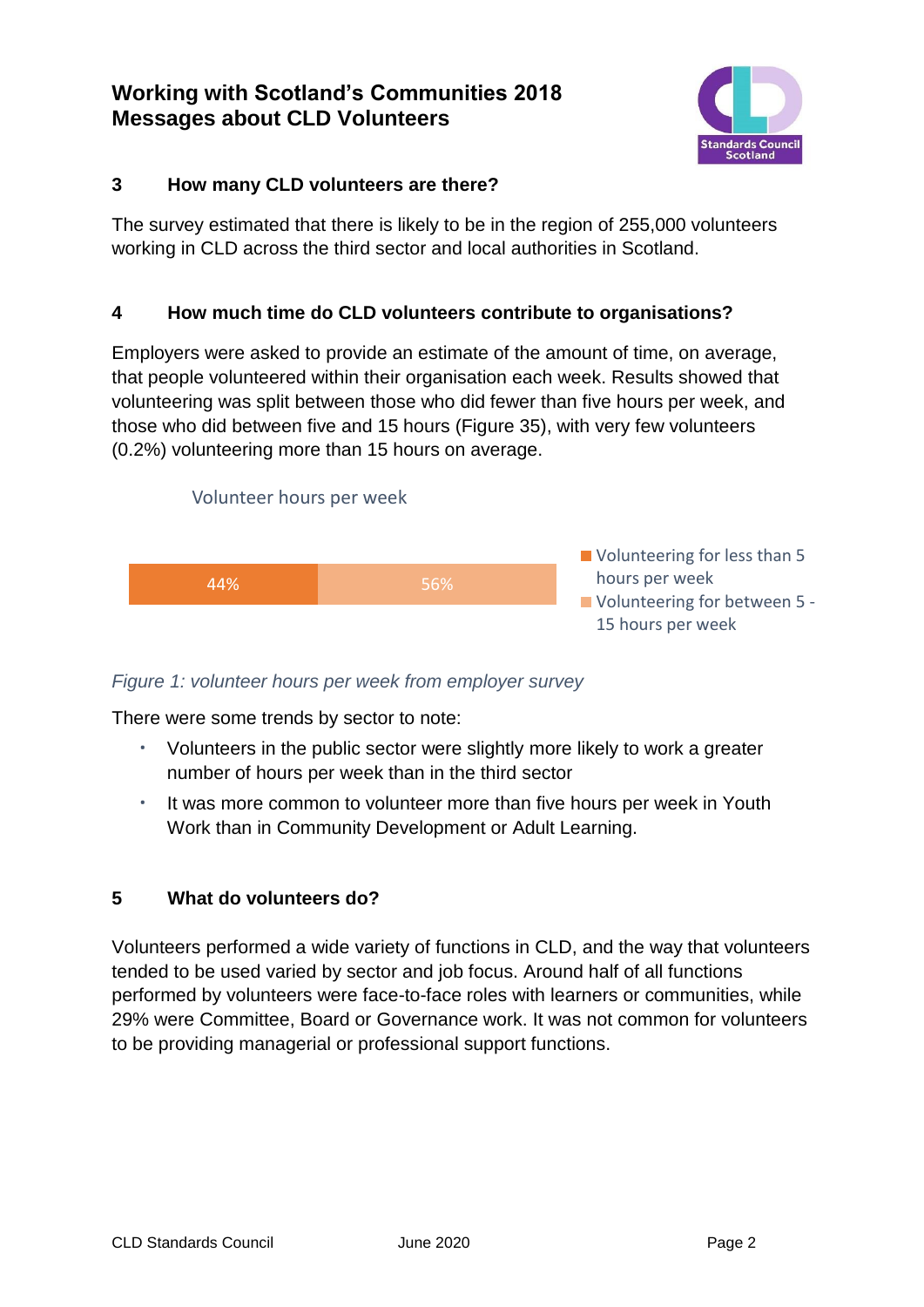### **Working with Scotland's Communities 2018 Messages about CLD Volunteers**



# 48% 14% 29% CLD volunteers by the type of work they do **Managerial role Face to face work with learners or** communities **Professional support role** Other support role Committee, board or governance work

There were some trends by sector to note:

- **·** 67% of the functions of public sector volunteers were face to face roles, compared with 40% of the third sector
- **·** 20% of third sector volunteer functions were 'other support roles', which made up none of public sector volunteer functions
- **·** Volunteers in Community Development were slightly more likely to perform an 'other support role' function and slightly less likely to have a face to face role.

### **6 Are volunteers expected to have qualifications?**

Employers were asked whether volunteers were sometimes required to undertake specific CLD training too. Only 17% reported that they were, while 30% stated that they were not. However, it was most common for employers to feel that this did not apply to them.

### **7 Recruitment and development needs for volunteers**

When employers were asked whether they could recruit volunteers with the appropriate skills and competencies, the majority felt they could.

Employers interviewed were clear that they did not tend to look for already skilled volunteers, valuing commitment and passion more.

Employers most commonly felt that the volunteers they recruited had development needs related to digital skills (Figure 53). As employers also report a lack of digital skills amongst their employees, this may be a difficult development need to support.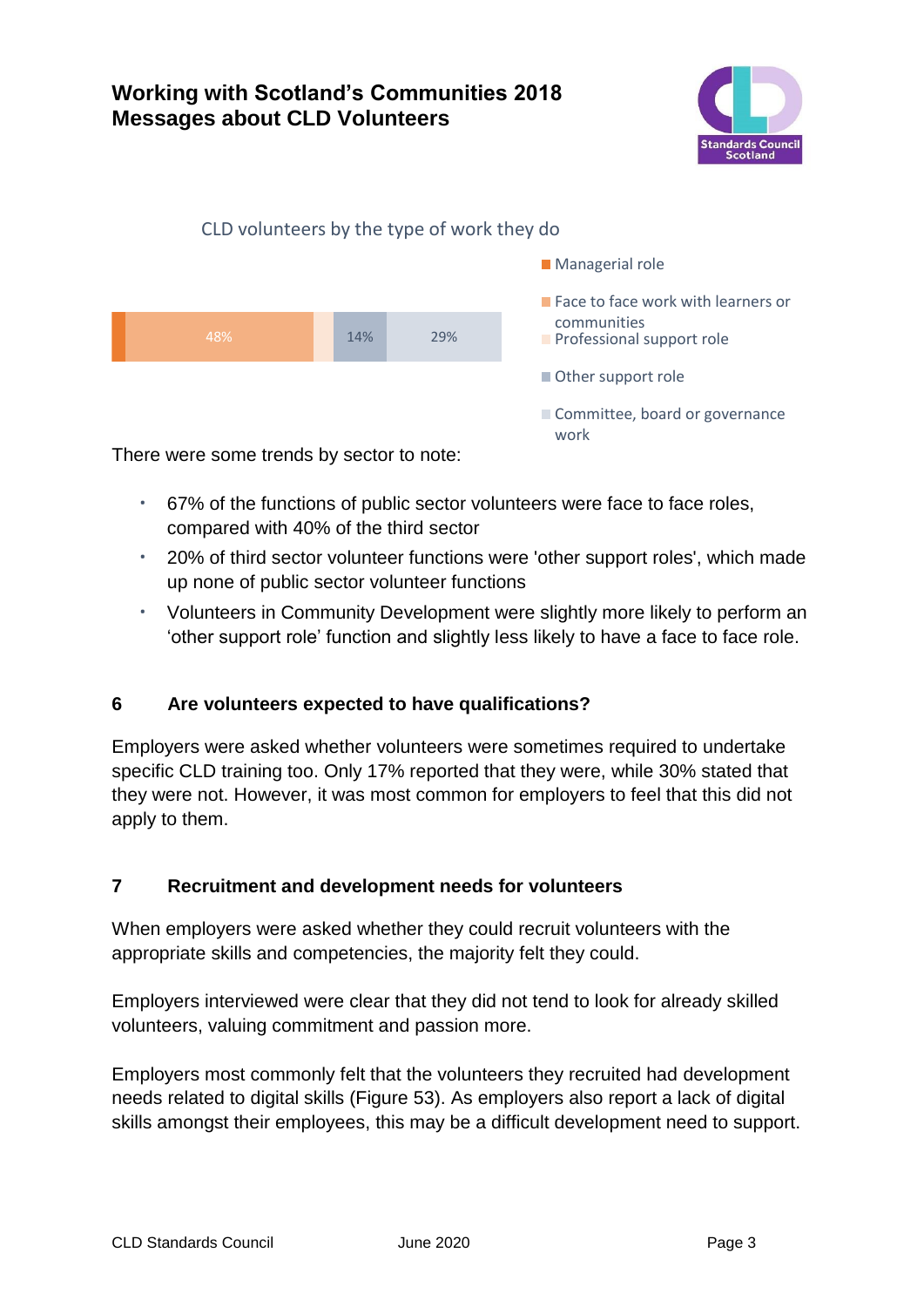## **Working with Scotland's Communities 2018 Messages about CLD Volunteers**





Employers reported a variety of volunteer development needs

The majority of employers interviewed felt they could provide adequate support and training to volunteers. Among those who did this successfully, volunteers were provided with a range of development opportunities which included accredited learning and leadership courses. In many cases, there was an appointed member of staff responsible for volunteer training and management.

Among employers who felt their organisation could not provide adequate support to volunteers, common elements were capacity, in terms of not having the appropriate staff to manage volunteer recruitment or enough time and funding to invest in training volunteers. This tells a similar story to issues concerning staff professional development.

"The problem is volunteers need servicing –to direct, support them, and that comes at a cost, a matter of financial shortages preventing us to do more with volunteers" – Employer

### **8 Impact of reduction in size of paid CLD workforce**

Employers were asked whether the size of their workforce had changed since 2015. Overall, a greater proportion felt that the number of paid workers in their organisation had decreased, than increased. Survey analysis revealed that public sector employers were having to combat reducing staff numbers by recruiting more volunteers.

Adult Learning employers were more likely to have seen an increase in volunteers since 2015 than Youth Work or Community Development employers. This suggests that employers in this area are having to mitigate the effects of diminishing staff numbers through recruiting more volunteers.